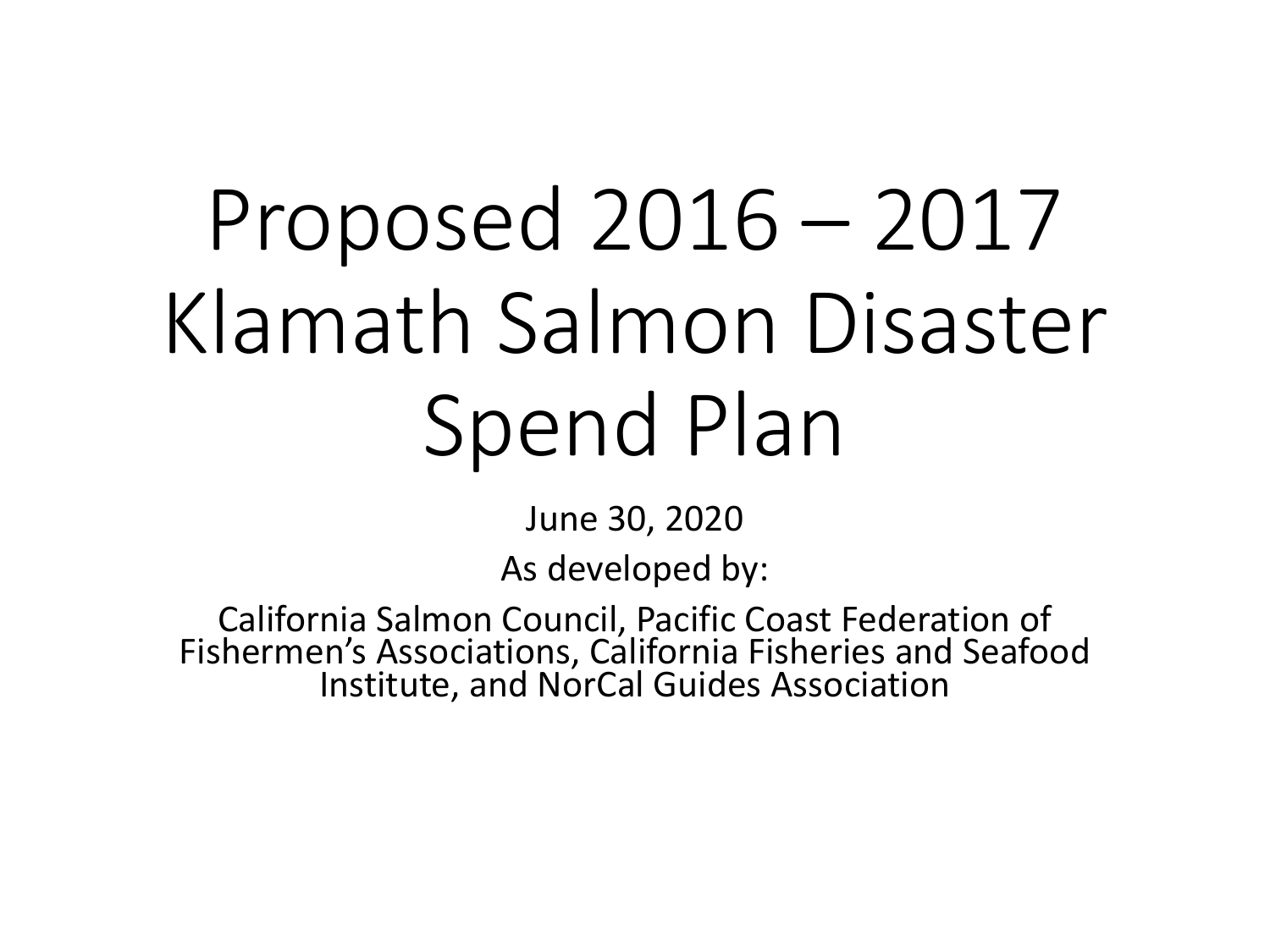#### Background

- Klamath River fall Chinook abundance was low in 2016 and 2017 resulting in fishery restrictions
- California and Oregon governors sent a letter to the Department of Commerce requesting a fishery disaster declaration
- Department of Commerce issued the declaration and Congress appropriated \$5,036,958
- A proposed spend plan is now available for public comment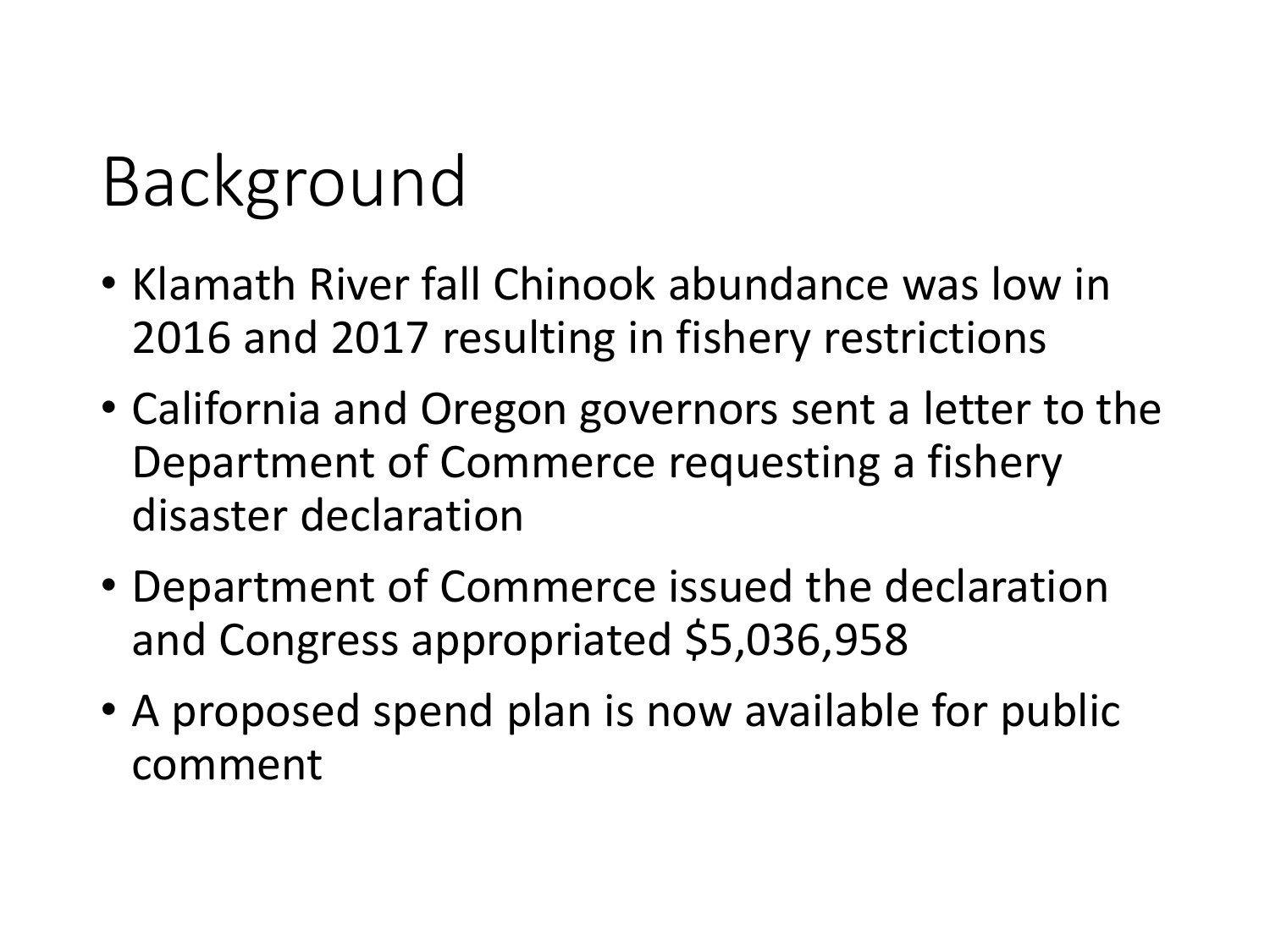#### Spend Plan Development

- The spend plan was developed by:
	- California Salmon Council
	- Pacific Coast Federation of Fishermen's Association
	- California Fisheries and Seafood Institute
	- NorCal Guides Association
- California Department of Fish and Wildlife provided landings, permit, and logbook data
- Each sector independently developed recommendations for disbursing its portion of the disaster relief fund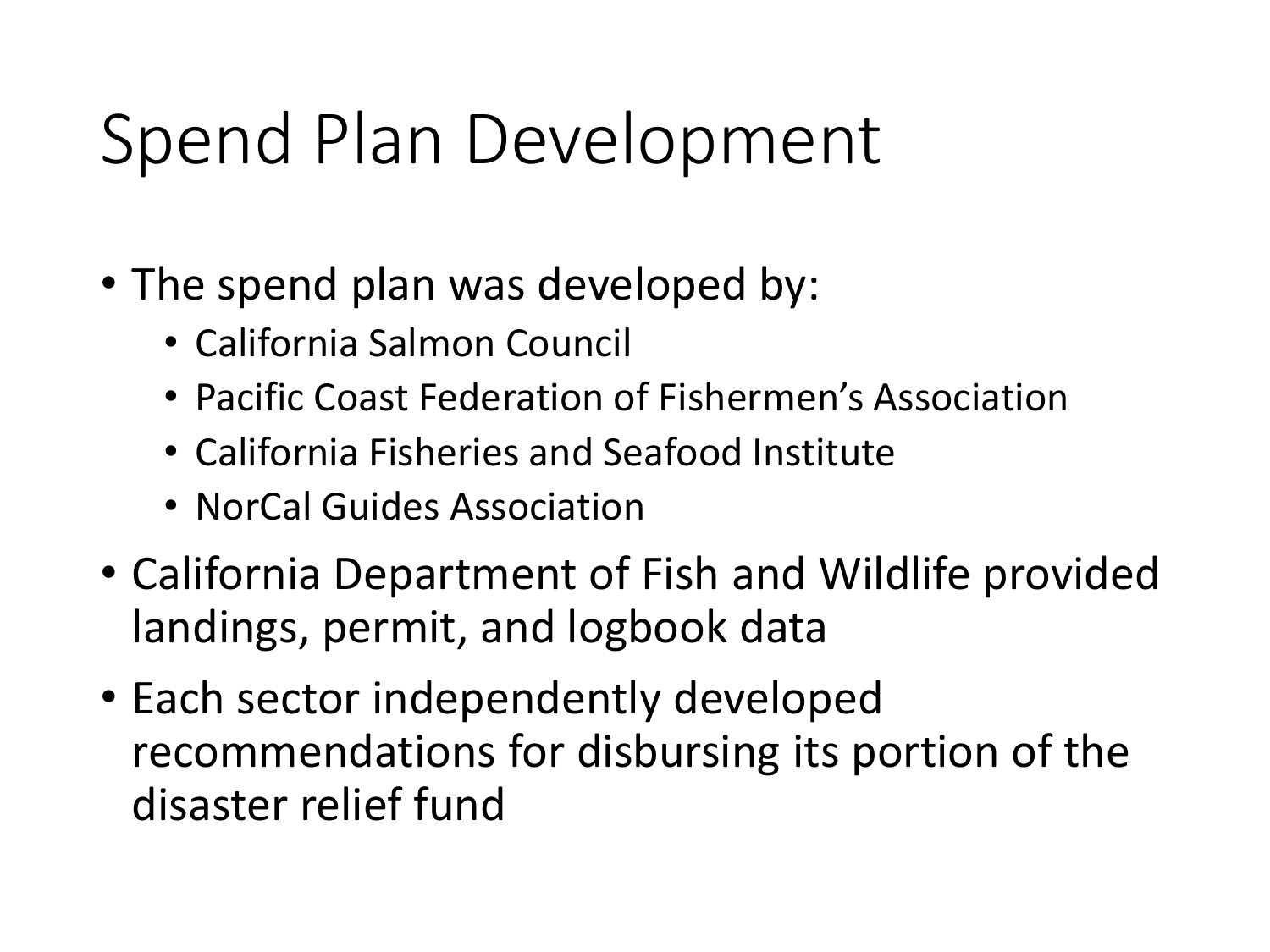### Estimated Losses from 2016-17

- Estimated 2016-17 monetary losses from each sector informed the allocation of funds to each sector
- Commercial: ex-vessel lost value compared to 2011-2015 average + 1.66 markup for buyers
- CPFV: estimated lost salmon trips in 2016-17 based on average number of trips in 2013-2015 times \$1,000
- Guides: average self-reported loss (\$27,114) times the total number of guides
	- Note: only some guides provided estimated loss data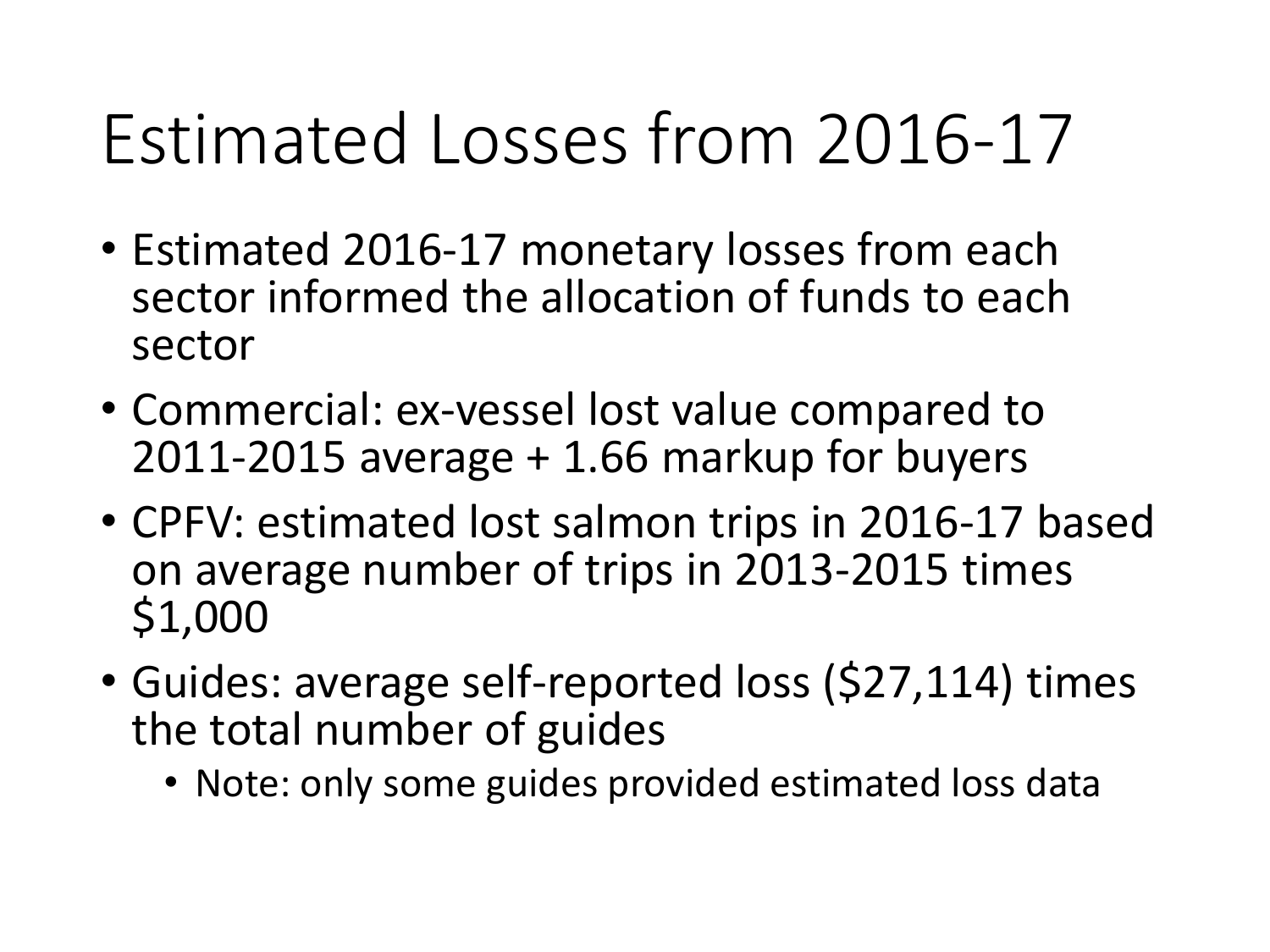#### Sector Allocation Methods

- 1% of funds to PSMFC for payment distribution
- \$175,000 to California Salmon Council for marketing
- Losses to each sector were estimated for 2016-17
- Remaining funds distributed proportionally

| <b>Sector</b>            | <b>Losses</b>        | <b>Sector Allocation</b> |
|--------------------------|----------------------|--------------------------|
| Commercial               | \$43,838,844 (94.4%) | \$4,542,554              |
| Guides                   | \$1,437,036(3.1%)    | \$148,905                |
| <b>CPFV</b>              | $$1,159,333$ (2.5%)  | \$120,129                |
| <b>CA Salmon Council</b> |                      | \$175,000                |
| Admin. (PSMFC)           | --                   | \$50,370                 |
| Total                    | \$46,435,214         | \$5,036,958              |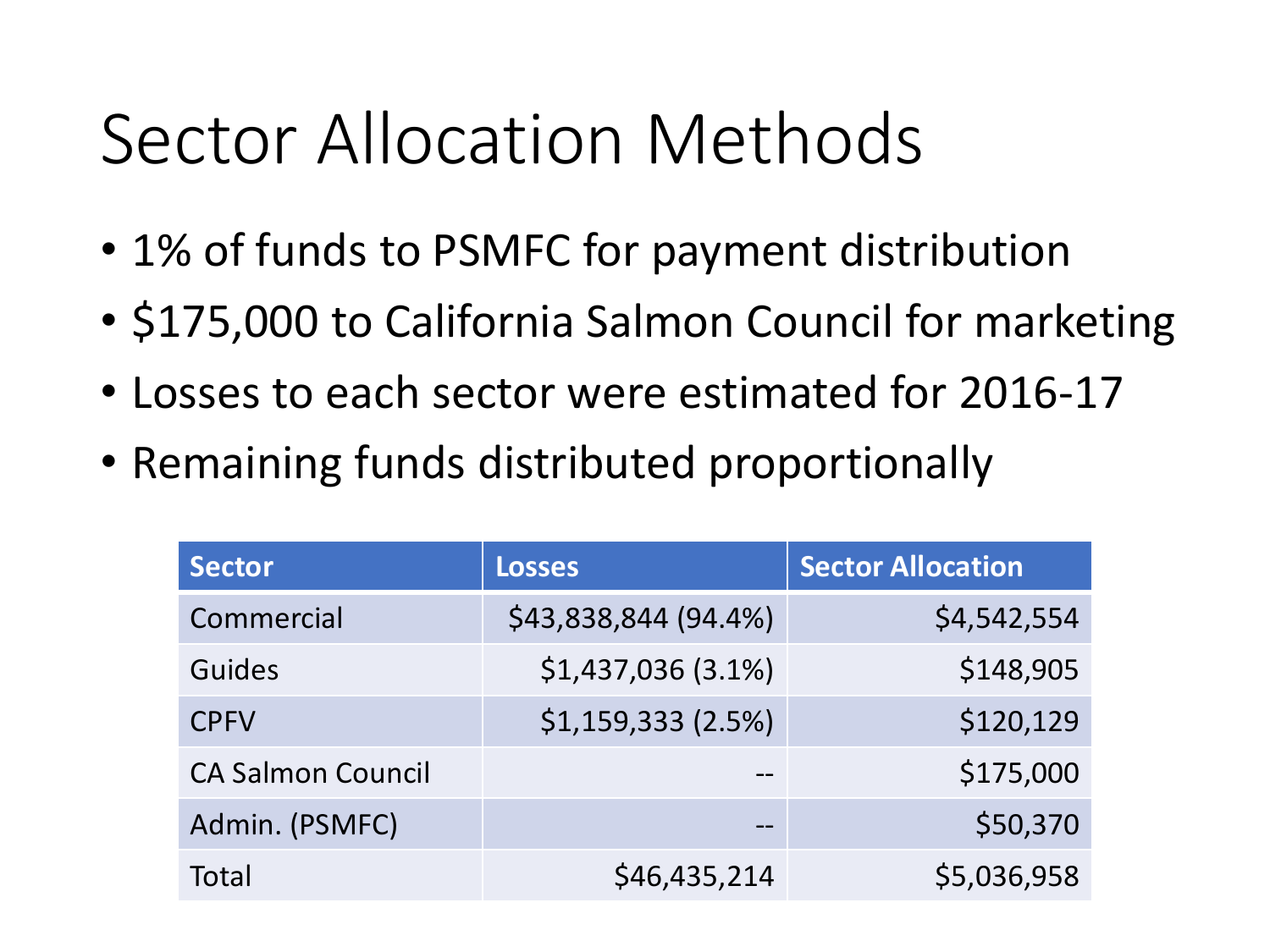### Harvesters (n=1,161)

- Harvesters receive 66% of the total commercial allocation or \$2,998,086
- Qualification for individual payout:
	- Holders of salmon vessel permit (SVP) in '16-17 qualify for permit refund
	- Holders of SVP with landings in '13-18 may also qualify for a tiered catch-based payout
- Permit refunds and tiered catch-based payouts are halved if SVP was transferred in either 2016 or 2017.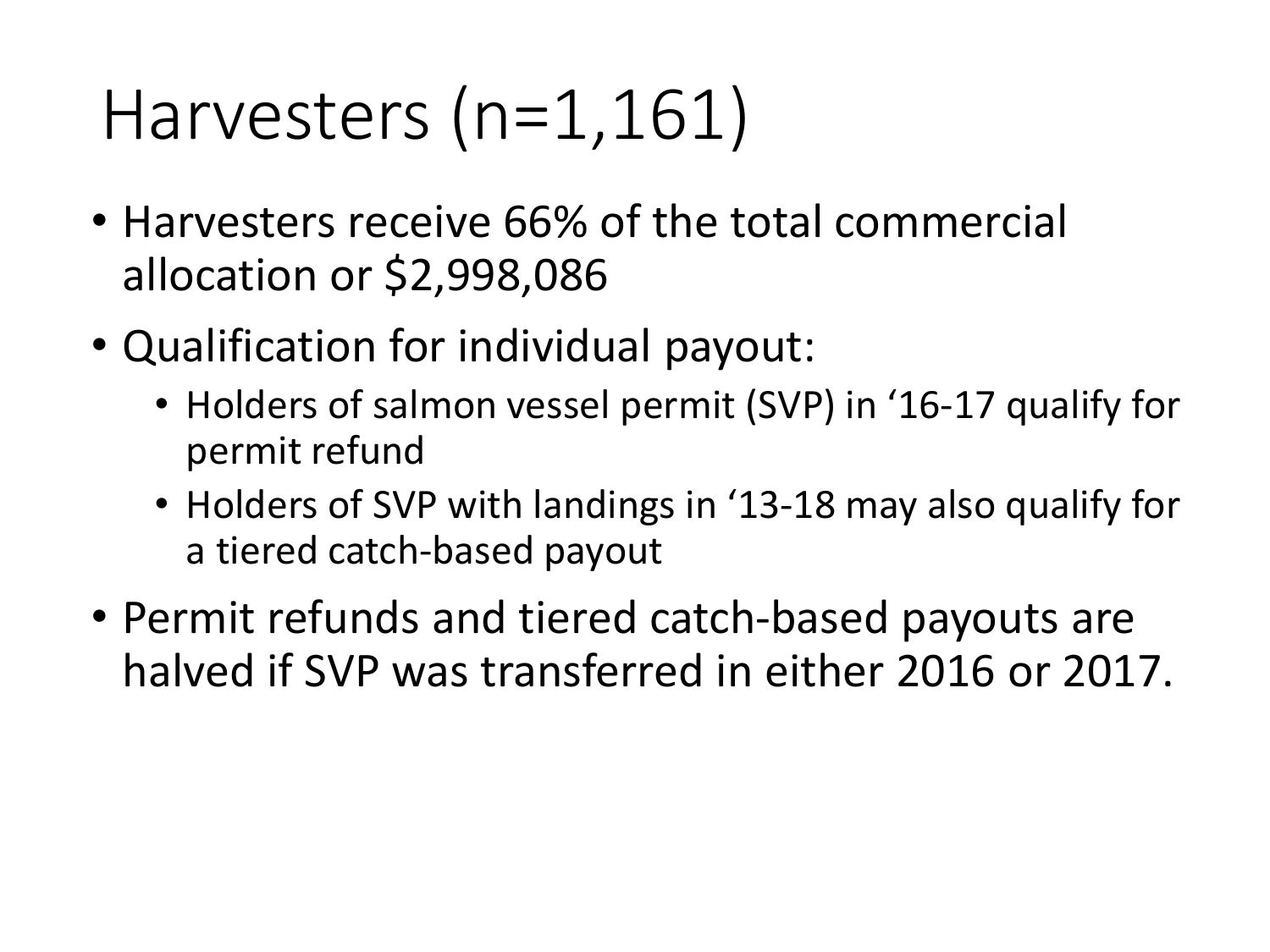### Harvesters (n=1,161)

The calculation of tiers is based on catch during the period of record from 2013-2018. Each permitholder's landings (pounds) in a given year was indexed against the total eligible landings statewide in that year, giving a percentage of catch per capita per year. Each permit holder's highest percentage over the period of record was selected as a catch index, and they were then ranked based on that percentage. Each permitholder was then assigned to one of the four tiers on a quartile basis (1-4, low to high) .

Total Eligible Pounds of Chinook Salmon

| 2013 | <b>2014</b> | 2015                                  | 2016 | 2017    | 2018    |
|------|-------------|---------------------------------------|------|---------|---------|
|      |             | 3,621,076 2,148,095 1,163,939 614,966 |      | 496,139 | 919,645 |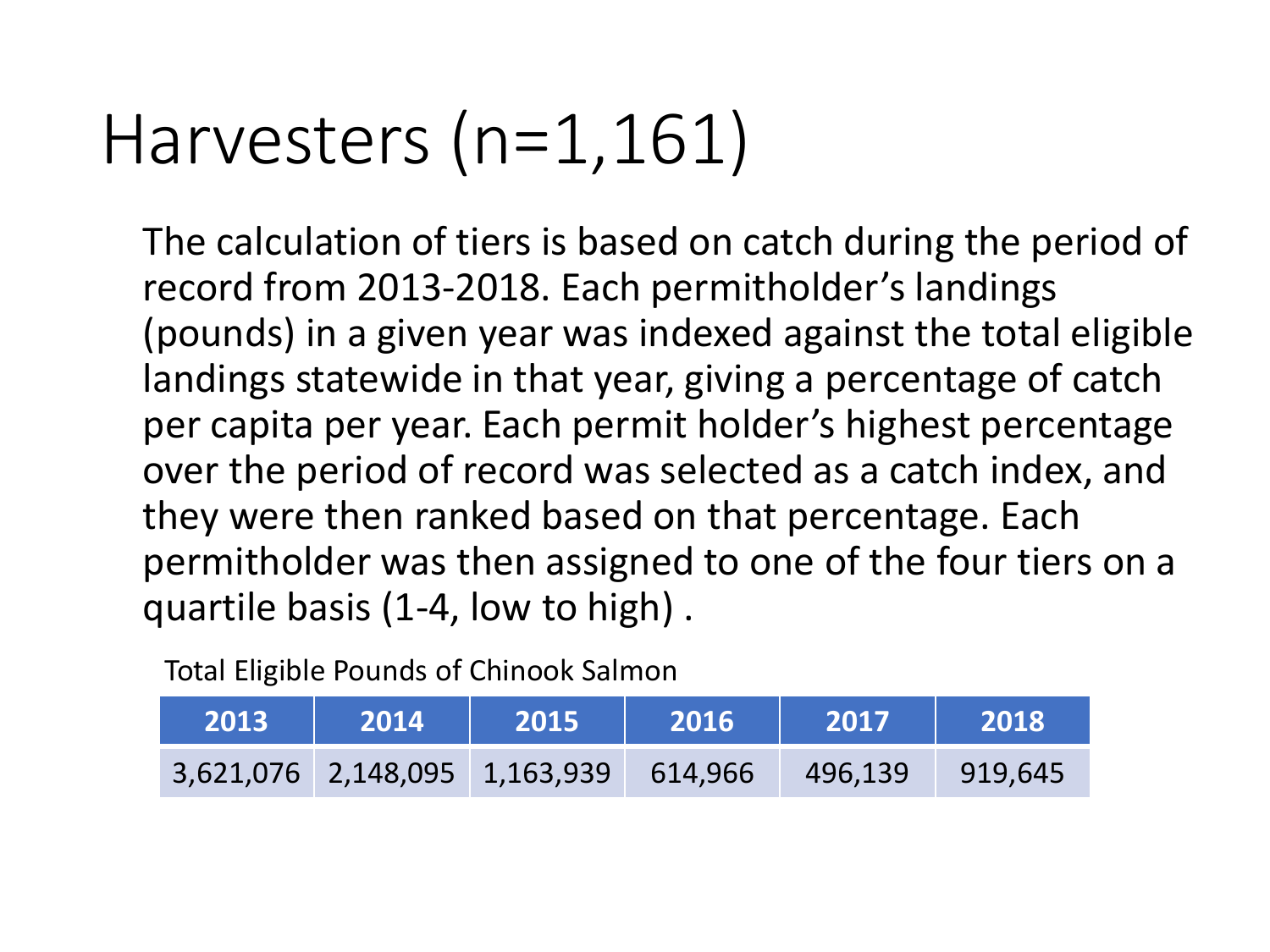#### Harvesters (n=1,161)

- Catch-based payout: 4 tiers based on an index of landings made in any single year between 2013-2018
	- Tier 0 are SVP holders with 0 landings during 2013-2018; payout is equivalent to permit refund.
	- The payout for tier 1 is also a permit refund

| <b>Tier</b>    | <b>Total</b><br><b>Harvesters</b> | # with<br><b>Transfers</b> | <b>Min. Catch</b><br><b>Index</b> | <b>Max. Catch</b><br><b>Index</b> | <b>Individual</b><br><b>Payout</b> |
|----------------|-----------------------------------|----------------------------|-----------------------------------|-----------------------------------|------------------------------------|
| $\Omega$       | 322                               | 50                         | n/a                               | n/a                               | \$1,200                            |
|                | 210                               | 26                         | 0.0004%                           | 0.0565%                           | \$1,200                            |
| $\overline{2}$ | 210                               | 15                         | 0.0566%                           | 0.1708%                           | \$2,574                            |
| 3              | 209                               | 10                         | 0.1712%                           | 0.3867%                           | \$3,928                            |
| 4              | 210                               | $\overline{7}$             | 0.3873%                           | 2.5584%                           | \$5,242                            |
| Total          | 1,161                             | 108                        |                                   |                                   | \$2,998,086                        |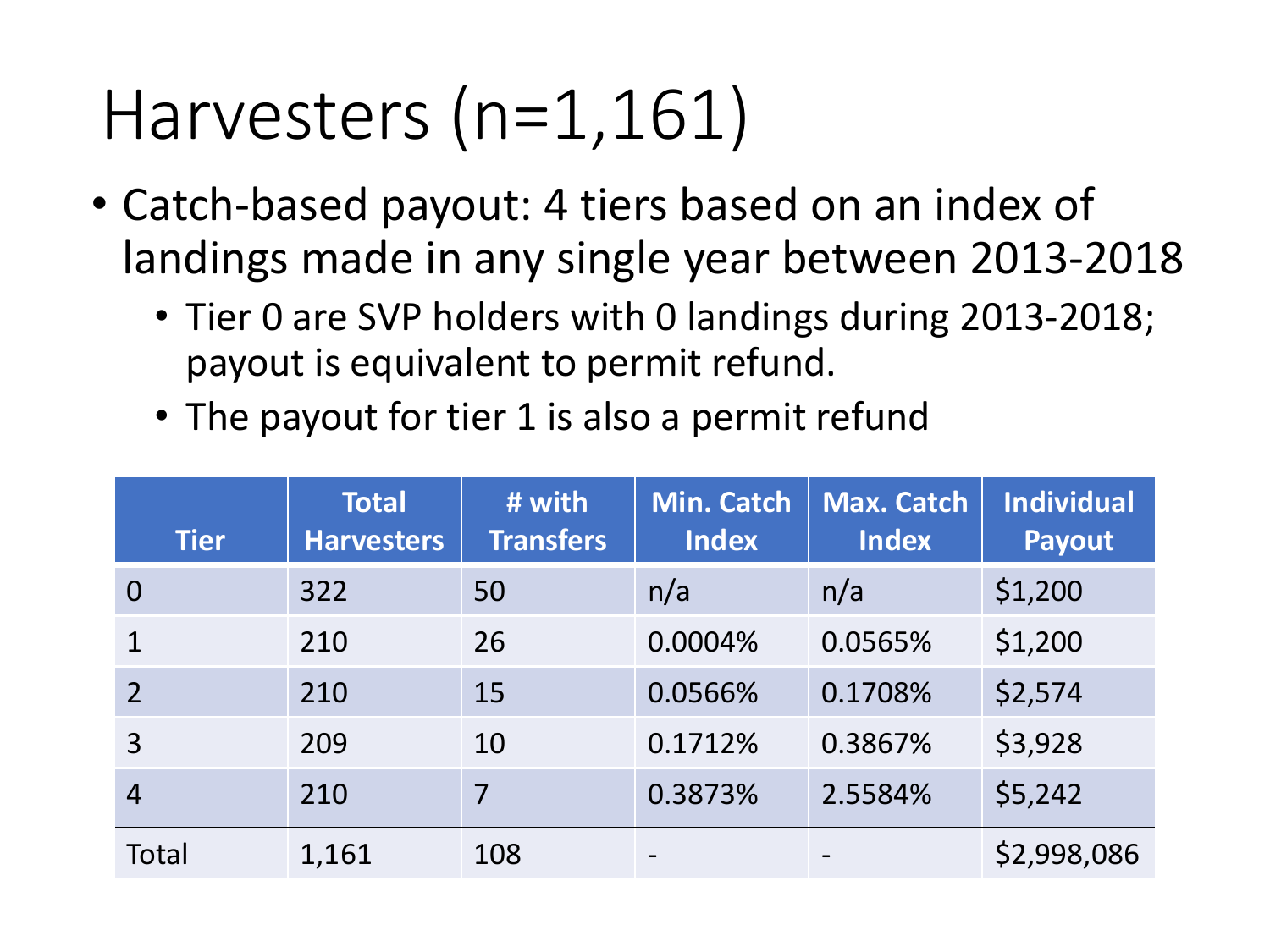# Buyers (n=211)

- Buyers receive 34% of commercial allocation (\$1.54M)
- Qualification: ≥1 salmon purchase from '13-18, with salmon activity during the disaster or before & after the disaster within the '13-18 index period
- Individual payout: proportional to Ibs. reported '13-18

| <b>Payout</b>                  | <b>Pounds</b> | <b>Buyers</b> | \$250,000 |                         |  |
|--------------------------------|---------------|---------------|-----------|-------------------------|--|
| $<$ \$50                       | $300$         | 37            |           |                         |  |
| \$50-100                       | 300-550       | 17            | \$200,000 |                         |  |
| \$100-500                      | 550-3,000     | 60            | \$150,000 |                         |  |
| \$500-1,000                    | 3,000-6,000   | 18            |           |                         |  |
| \$1,000-5,000                  | 6,000-30,000  | 40            | \$100,000 |                         |  |
| \$5,000-10,000                 | 30,000-50,000 | 11            | \$50,000  |                         |  |
| \$10,000-50,000 50,000-300,000 |               | 19            |           |                         |  |
| $>$ \$50,000                   | >300,000      | 9             | \$0       |                         |  |
|                                |               |               |           | Individual Buyer Payout |  |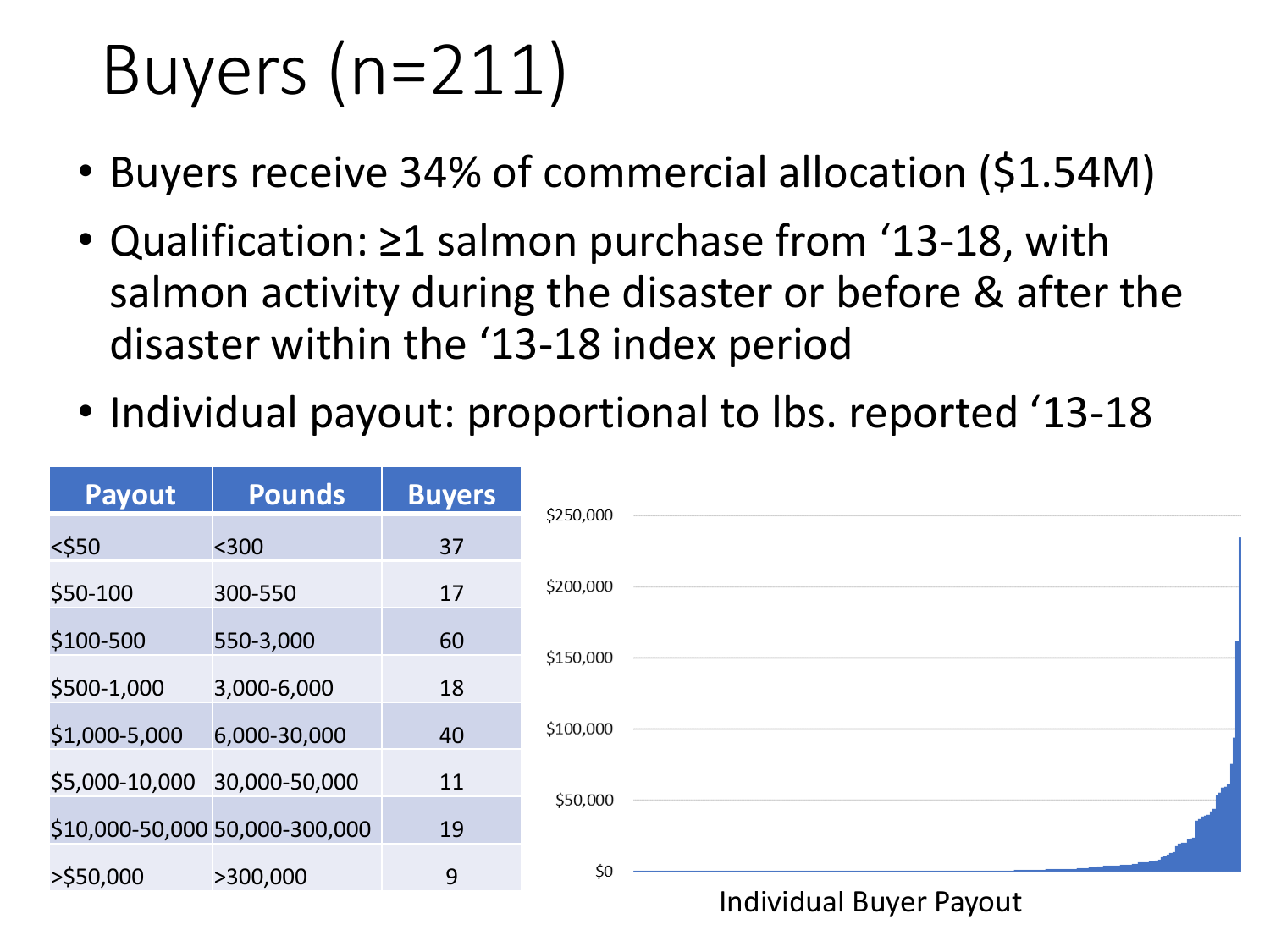# CPFV (n=22)

- Sector allocation: \$120,129; split between CPFVs in 2 tiers based on the number of salmon trips in 2016
- Qualification: 1 salmon trip between OR/CA Border & Point Arena in 2016, from CDFW logbook records
- Individual payout: tier 1 is intended to be equivalent to a permit refund; tier 2 required 8 salmon trips in 2016

| l Tier                  | CPFVs | Individual Payout |
|-------------------------|-------|-------------------|
| 1 (1-7 trips in 2016) 6 |       | \$1,691           |
| $2(8 + trips in 2016)$  | 16    | \$6,874           |
| Total                   | 22    | \$120,129         |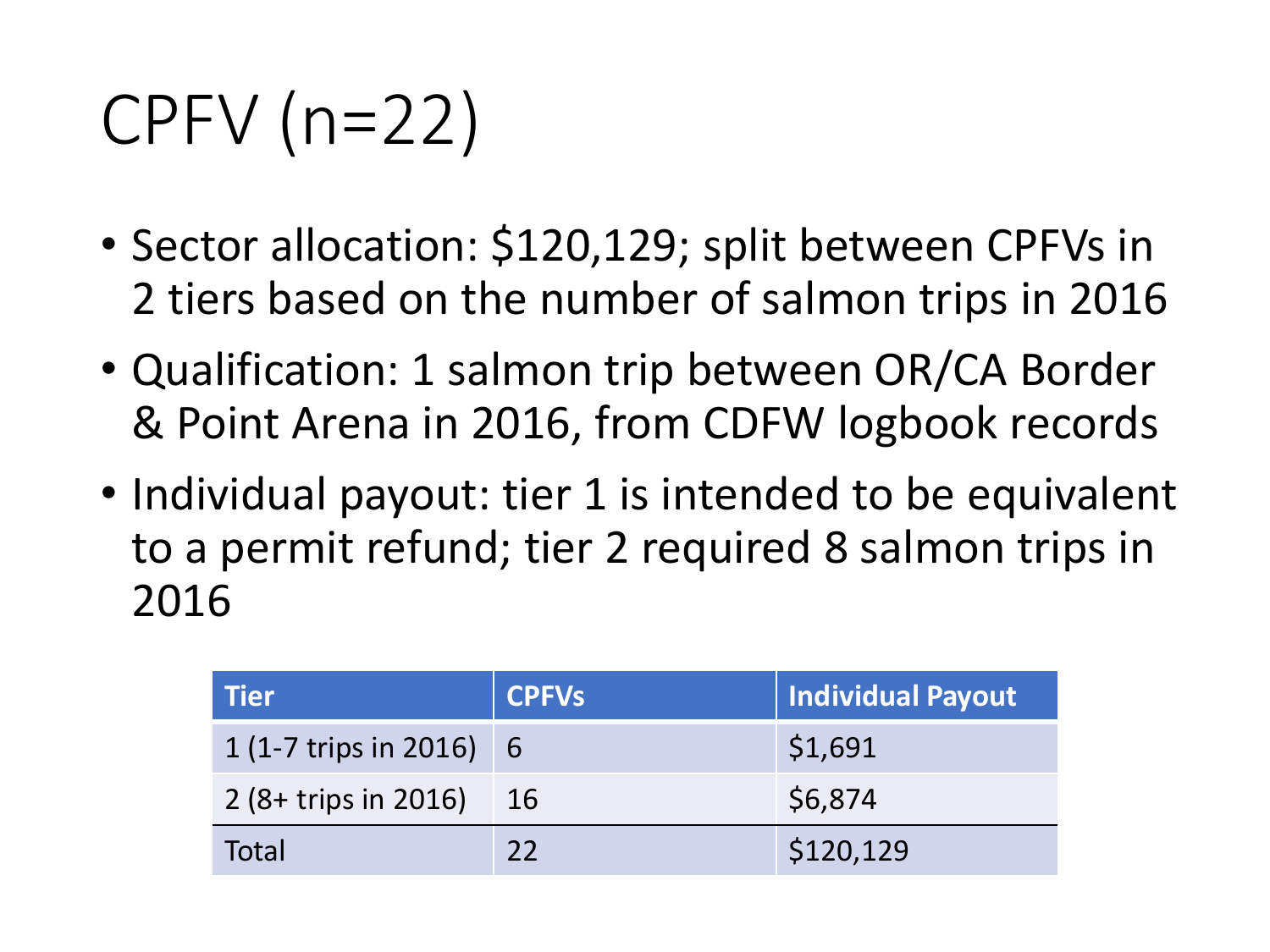# Guides (n=32)

- Sector allocation: total sector amount is \$148,905, split among effort tiers at 15, 35, and 50% of total
- Qualification: 1 salmon trip in Klamath-Trinity River Basin in 2015-2017
- Tiered payouts indexed on logbook submissions made to CDFW for 2015-2017 fishing seasons:

| <b>Tier</b> | <b>Logbook</b><br>submissions | <b>Total</b><br><b>Guides</b> | % of sector<br>total | Individual<br>Payout |
|-------------|-------------------------------|-------------------------------|----------------------|----------------------|
|             | $1 - 6$                       | 10                            | 15%                  | \$2,234              |
|             | $7 - 14$                      | 11                            | 35%                  | \$4,738              |
|             | $15+$                         | 11                            | 50%                  | \$6,738              |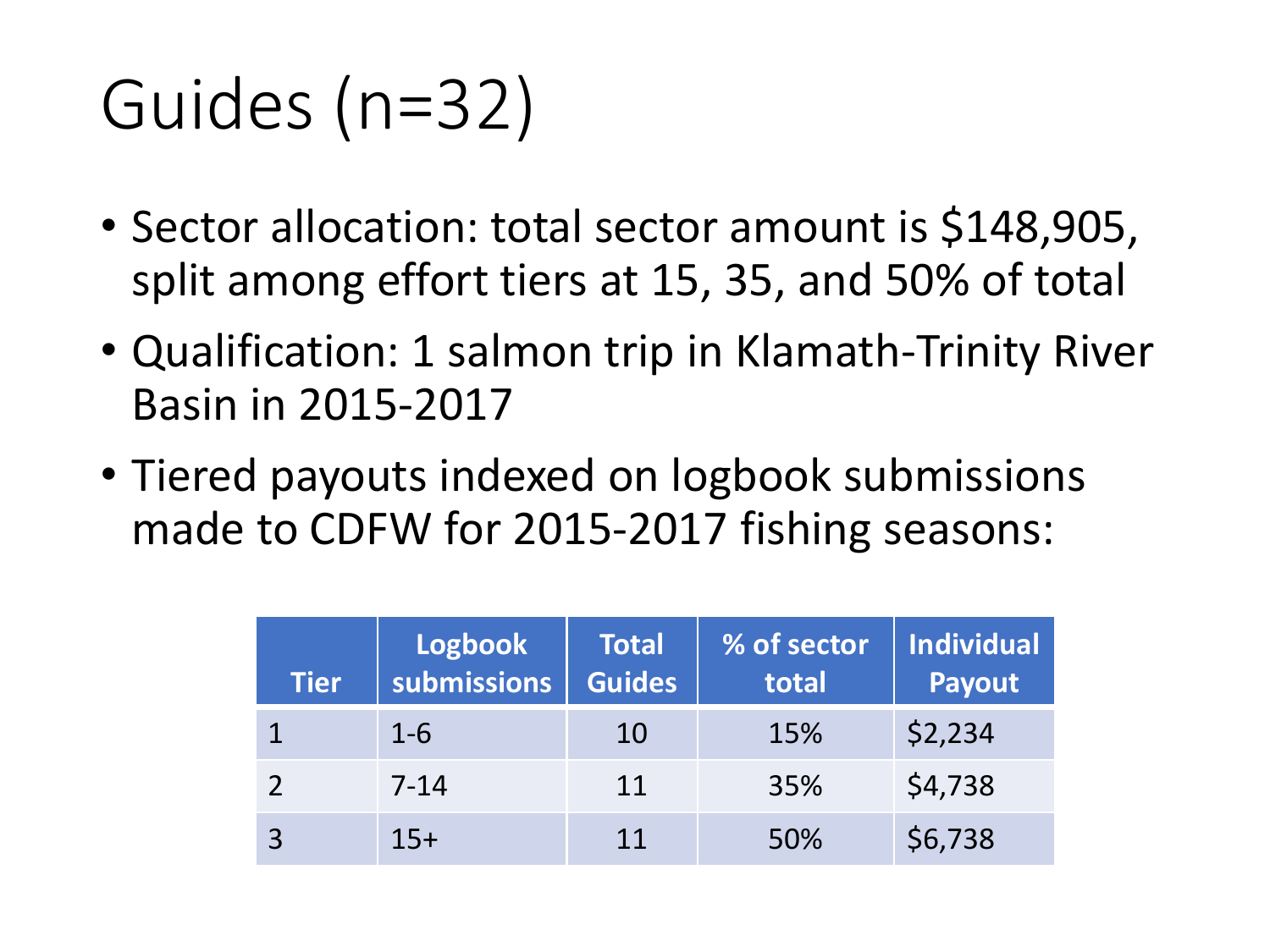#### Summary

|                  |                                |                   | <b>Permit</b>   |                                                                                              |                          |
|------------------|--------------------------------|-------------------|-----------------|----------------------------------------------------------------------------------------------|--------------------------|
|                  | <b>Participation</b>           | Years             | <b>Refund</b>   | Min. Eligibility                                                                             | <b>Individual Payout</b> |
| <b>Sector</b>    | <b>Location</b>                | <b>Considered</b> | Equivalent      | Threshold                                                                                    | Range                    |
| <b>Harvester</b> | Statewide                      | 2013-2018         | Yes,<br>\$1,200 | SVP in '16-17                                                                                | \$1,200-\$5,243          |
| <b>Buyer</b>     | Statewide                      | 2013-2018         | <b>No</b>       | Salmon purchase<br>during or before<br>& after disaster<br>within the '13-18<br>index period | \$1.69-\$234,153         |
| <b>CPFV</b>      | OR/CA<br>Border - Pt.<br>Arena | 2016              | Yes,<br>\$1,691 | 1 logbook<br>submission in<br>2016 (N of Arena)                                              | \$1,691 or \$6,874       |
| <b>Guide</b>     | KT only                        | 2015-2017         | <b>No</b>       | Submission of 1<br>logbook in 2015-<br>2017                                                  | \$2,234-\$6,768          |